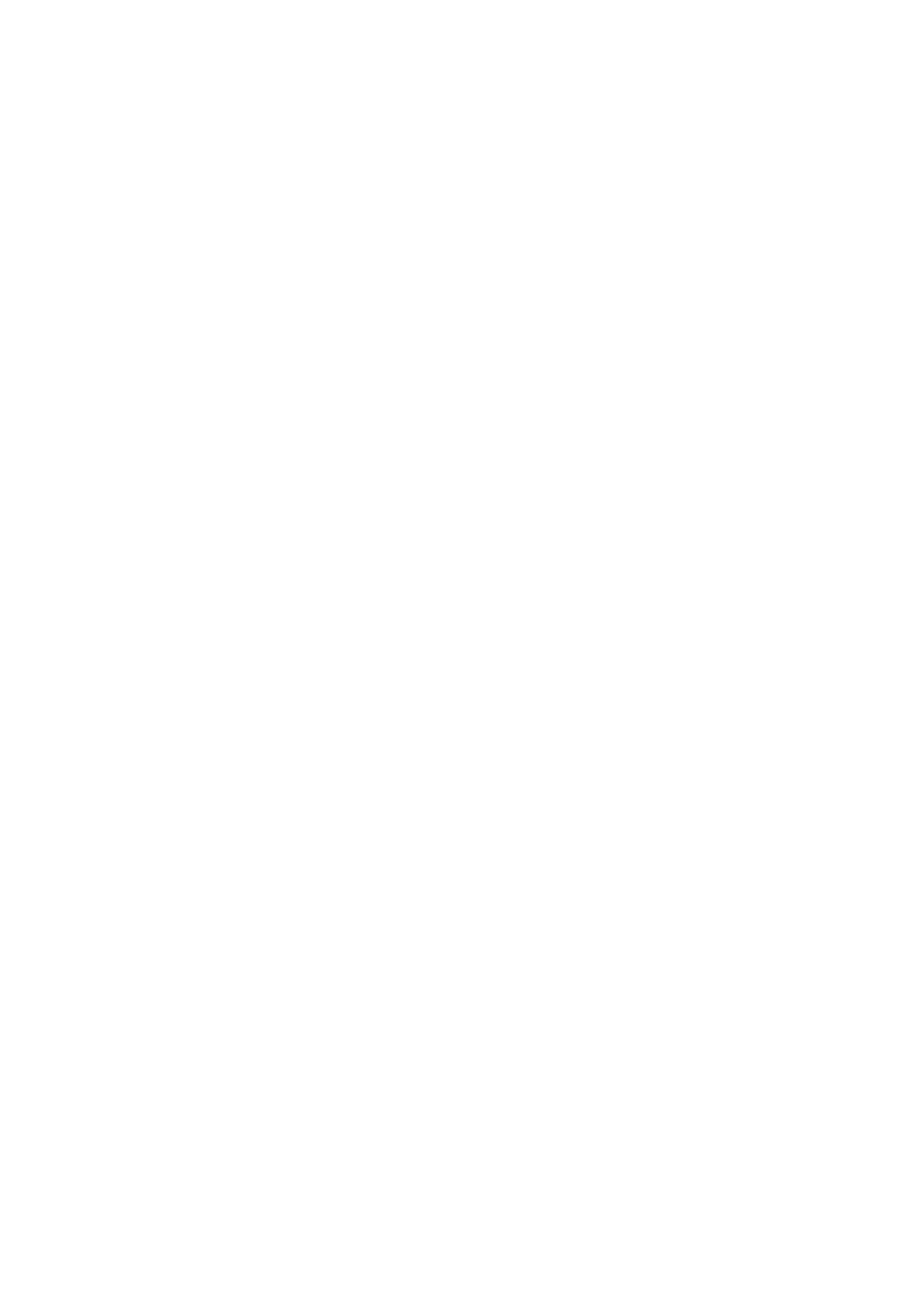| Contents                                                                                            |
|-----------------------------------------------------------------------------------------------------|
|                                                                                                     |
|                                                                                                     |
|                                                                                                     |
|                                                                                                     |
|                                                                                                     |
|                                                                                                     |
| Understand the need for a distribution list/contact list; and use a distribution list/contact list9 |
|                                                                                                     |
|                                                                                                     |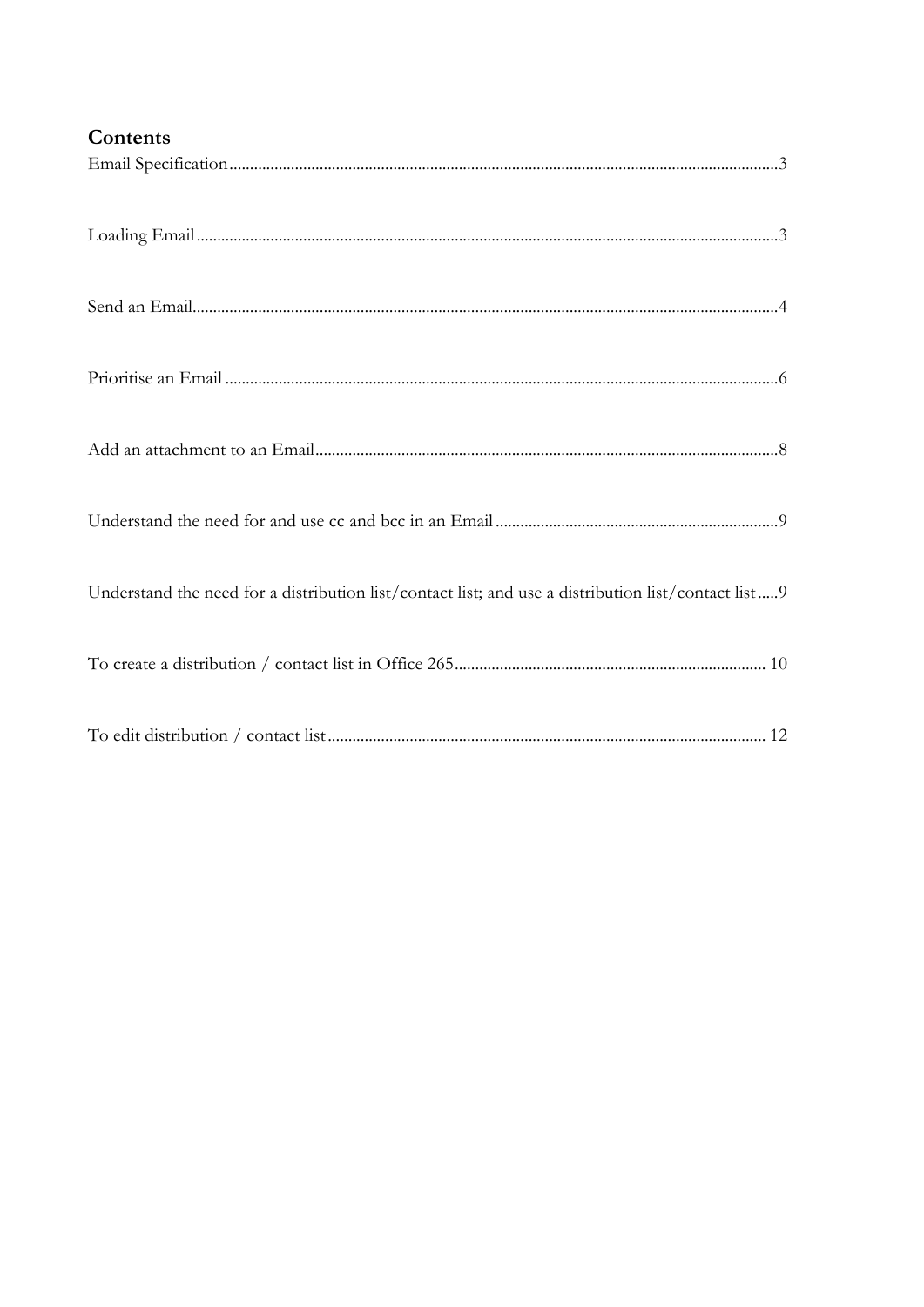## <span id="page-3-0"></span>**Email Specification**

Students should be able to:

- create and send an email;
- prioritise an email;
- add an attachment to an email;
- understand the need for and use cc and bcc in an email;
- understand the need for a distribution list; and
- use a distribution list.

### <span id="page-3-1"></span>**Loading Email**

To load email – load **My School** home page – click **Office 365**

At the next screen click **Continue to Sign In**.

| The site that you are accessing requires you to sign in. Select your organization from the following<br>list. |              |  |  |
|---------------------------------------------------------------------------------------------------------------|--------------|--|--|
| adfs.c2kschools.net                                                                                           | $\checkmark$ |  |  |
| Continue to Sign In                                                                                           |              |  |  |

The following screen will appear and you click on **Mail.**

|                   |                        |                      |            | q                    |                              |                      |                                                                                                               |
|-------------------|------------------------|----------------------|------------|----------------------|------------------------------|----------------------|---------------------------------------------------------------------------------------------------------------|
| M<br><b>wNote</b> | $\circ$ $\Box$<br>Mail | <b>e</b><br>Calendar | 63<br>Sway | W<br>Word            | P <sub>2</sub><br>PowerPoint | <b>Tii</b><br>Teams: | New: Microsoft Teams<br>Connect your team with instant<br>access to your chats, content,<br>people and tools. |
| K.<br>Excel       | A<br>OneDrive          | 酮<br>Forms           | People     | $\boxtimes$<br>Tasks |                              |                      |                                                                                                               |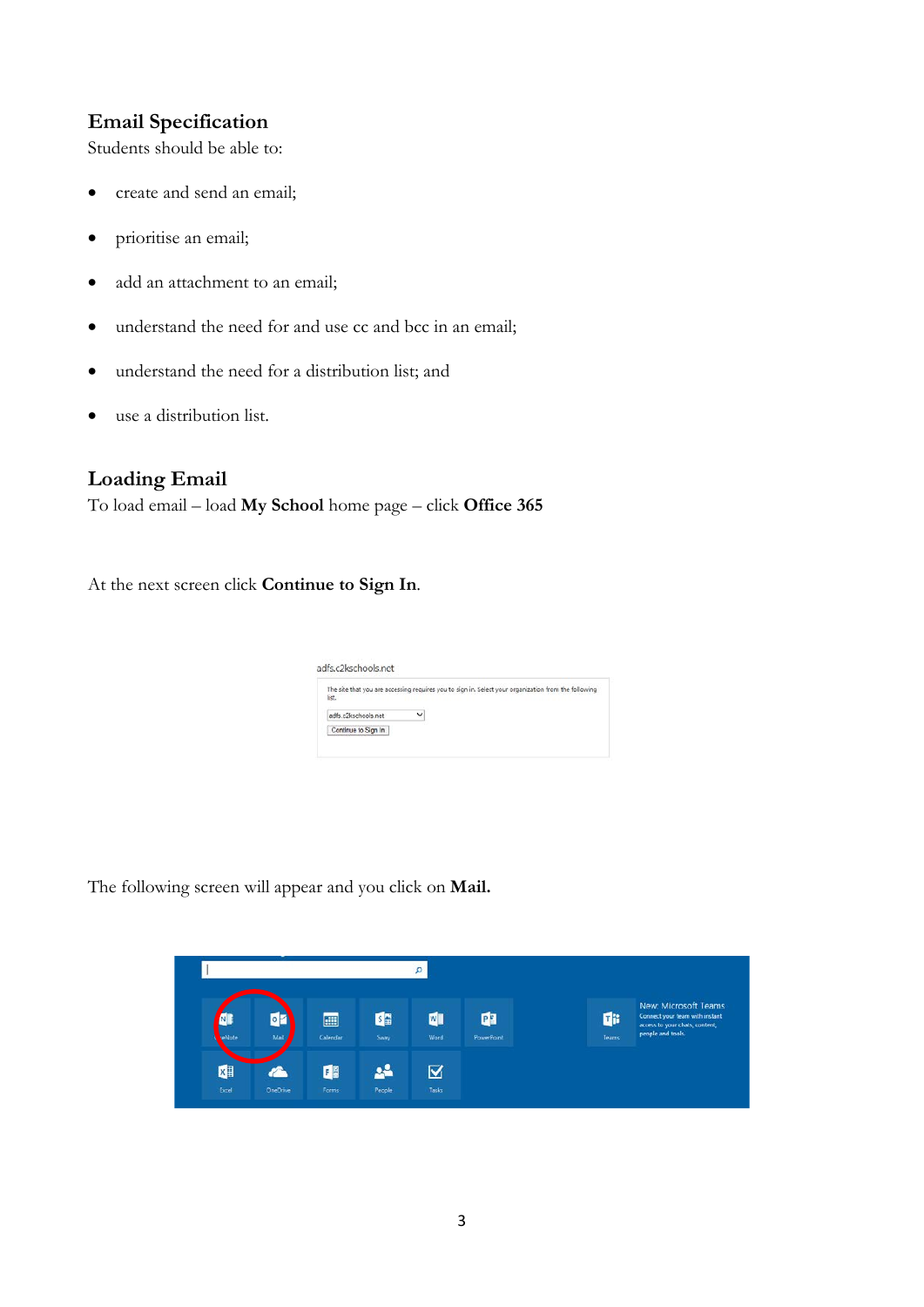The following screen will appear:-

| 冊<br>Office 365                                                                                                                                              | Outlook                                         |                    |                                                                                  | $\circledS$ | 부 | ۰ | ۰      |
|--------------------------------------------------------------------------------------------------------------------------------------------------------------|-------------------------------------------------|--------------------|----------------------------------------------------------------------------------|-------------|---|---|--------|
| Search Mail and People                                                                                                                                       | $\mathcal{L}$<br>⊕ New   V                      |                    |                                                                                  |             |   |   | 9 Undo |
| $\times$ Folders<br>$\land$ Groups<br>$R^8$<br>Groups give teams a shared<br>space for email, documents,<br>and scheduling events.<br>$\rightarrow$ Discover | Inbox<br>Next: No events for the next two days. | Filter v<br>Agenda |                                                                                  |             |   |   |        |
|                                                                                                                                                              |                                                 |                    | Select an item to read<br>Click here to always select the first item in the list |             |   |   |        |

#### **Send an Email**

To send a new email – click the **New** button and click **Email message** as shown below:-

<span id="page-4-0"></span>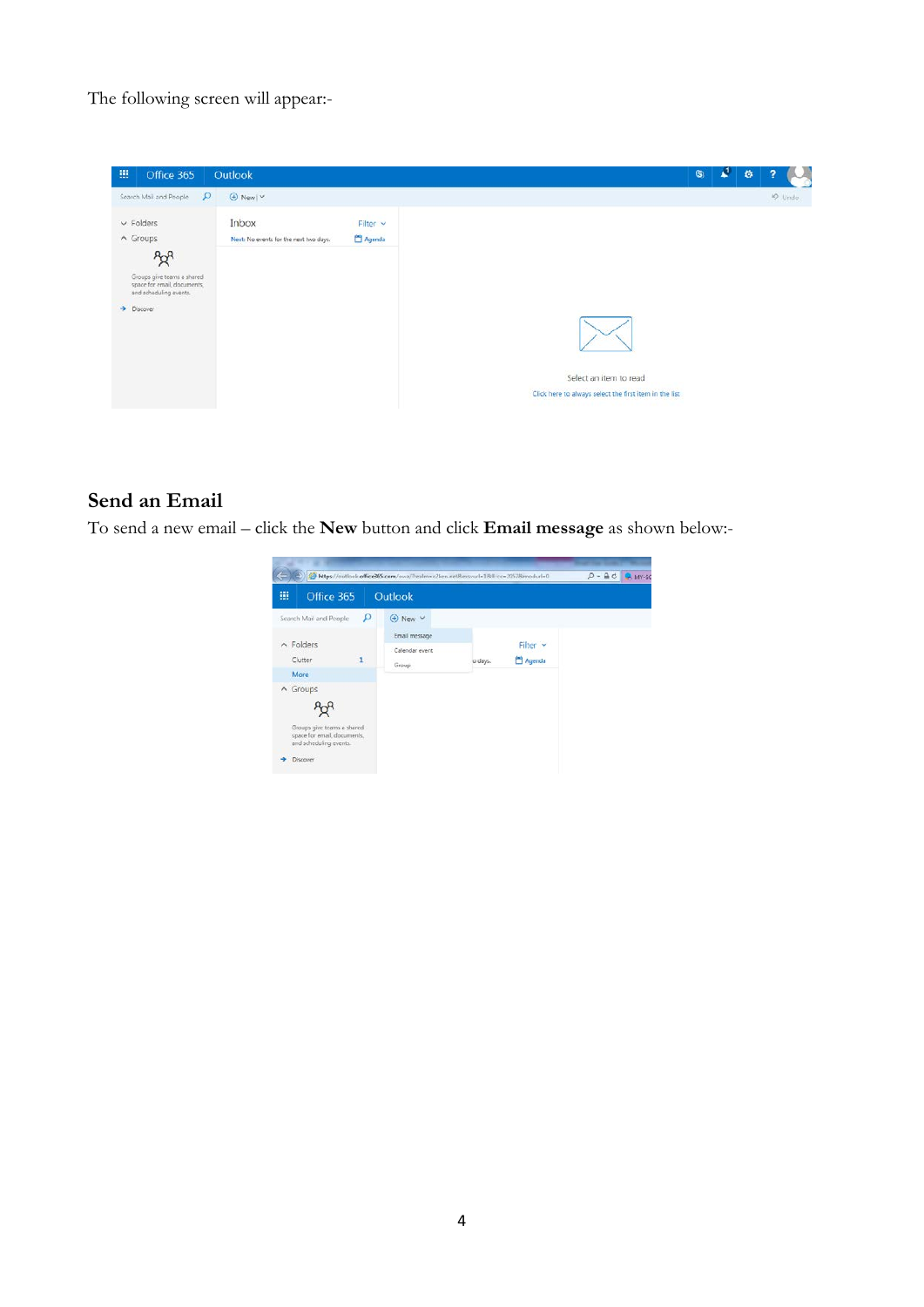Once you have clicked email message the following screen will appear:-

| 冊<br>Office 365                                                                                            |              | Outlook                                         |                    |                                |   |                                   |              |                         |               |                                         |  |  | $\circledS$ | A. | 券 |     |
|------------------------------------------------------------------------------------------------------------|--------------|-------------------------------------------------|--------------------|--------------------------------|---|-----------------------------------|--------------|-------------------------|---------------|-----------------------------------------|--|--|-------------|----|---|-----|
| Search Mail and People                                                                                     | $\mathbf{p}$ |                                                 |                    | Send                           |   |                                   |              | <b>B</b> Attach Discard |               |                                         |  |  |             |    |   | c   |
| $\land$ Folders<br>Clutter                                                                                 | $\mathbf{1}$ | Inbox<br>Next: No events for the next two days. | Filter v<br>Agenda | To                             |   |                                   |              |                         |               |                                         |  |  |             |    |   | Boc |
| More<br>$\land$ Groups                                                                                     |              |                                                 |                    | $\mathsf{Cc}$<br>Add a subject |   |                                   |              |                         |               |                                         |  |  |             |    |   |     |
| $R^8$<br>Groups give teams a shared<br>space for email, documents,<br>and scheduling events.<br>> Discover |              |                                                 |                    |                                |   | Add a message or drag a file here |              |                         |               |                                         |  |  |             |    |   |     |
|                                                                                                            |              |                                                 |                    | ĄĄ                             | A | $\mathbf{B}$                      | $\mathcal I$ | $\mathbb U$<br>$\Delta$ | 挂<br>$\Delta$ | <b>IE HE HE HE HE O Q X X X AK ME Y</b> |  |  |             |    |   |     |
|                                                                                                            |              |                                                 |                    | Send                           |   |                                   | Discard      | 0                       |               | $A \vee$                                |  |  |             |    |   | C)  |

Under the **To** heading, type the email address of the person you wish to send an email to.

Under **Add a subject**, type in a subject heading for your email.

Under **Add a message and drag a file here**, construct your email using proper spelling, punctuation and grammar. Use a greeting and salutation to open and close your email, as shown below:-

| To                                                                                           | info@ccea.org.uk                      |  |  |  |  |  |  |  | <b>Bcc</b> |
|----------------------------------------------------------------------------------------------|---------------------------------------|--|--|--|--|--|--|--|------------|
| $\mathsf{Cc}$                                                                                |                                       |  |  |  |  |  |  |  |            |
|                                                                                              | <b>Business Communciation Systems</b> |  |  |  |  |  |  |  |            |
|                                                                                              |                                       |  |  |  |  |  |  |  |            |
| Good morning                                                                                 |                                       |  |  |  |  |  |  |  |            |
| Could you please give me some information on your GCSE Business Communication System Course. |                                       |  |  |  |  |  |  |  |            |
| Thanks                                                                                       |                                       |  |  |  |  |  |  |  |            |
| Roger Robin                                                                                  |                                       |  |  |  |  |  |  |  |            |
|                                                                                              |                                       |  |  |  |  |  |  |  |            |
|                                                                                              |                                       |  |  |  |  |  |  |  |            |

Once the email has been constructed and you want to send the email. Click the **Send** button at the bottom of the screen as highlighted in screen dump above.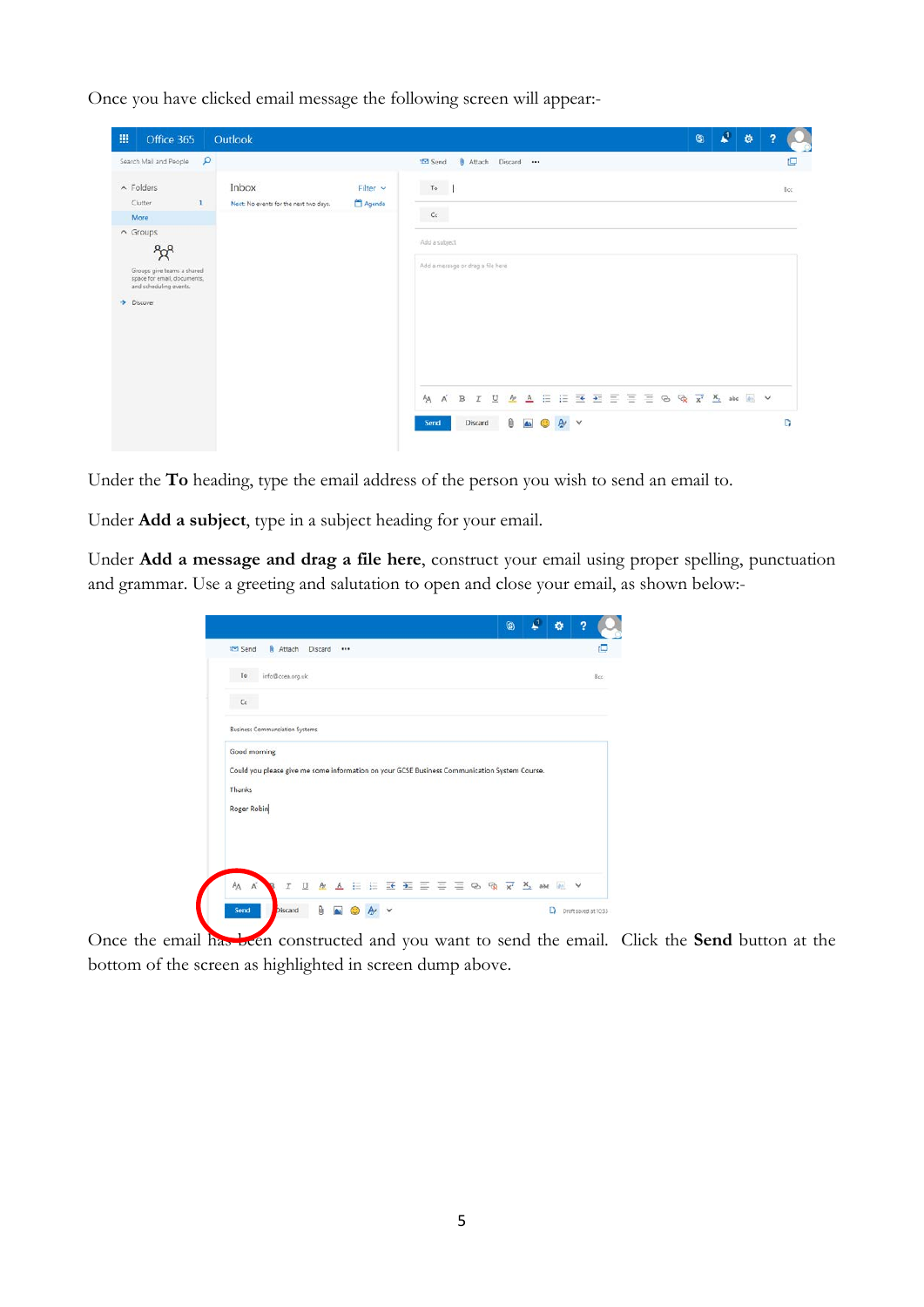## <span id="page-6-0"></span>**Prioritise an Email**

To prioritise an email – click on the **…** dots as shown below - then choose **Set importance** and choose the option you require, either High, Normal or Low.

|                        |                    | Send<br>Attach<br>Discard                                                     | $\cdots$                               |                        |
|------------------------|--------------------|-------------------------------------------------------------------------------|----------------------------------------|------------------------|
| for the next two days. | Filter v<br>Agenda | To<br>info@ccea.org.uk                                                        | Save draft<br>Show From                |                        |
|                        |                    | Cc                                                                            | Check names                            |                        |
|                        |                    |                                                                               | Set importance<br>Switch to plain text | High<br>$\,$<br>Normal |
|                        |                    | <b>Business Communciation Systems</b>                                         | Show message options                   | Low.                   |
|                        |                    | Good morning                                                                  | Check for accessibility issues         |                        |
|                        |                    |                                                                               |                                        |                        |
|                        |                    | Could you please give me some information on your GCSE Business Communication |                                        |                        |
|                        |                    | Thanks                                                                        |                                        |                        |
|                        |                    | Roger Robin                                                                   |                                        |                        |
|                        |                    |                                                                               |                                        |                        |
|                        |                    |                                                                               |                                        |                        |
|                        |                    |                                                                               |                                        |                        |
|                        |                    | $A$ $A$ $B$<br>$A^2$ $A$<br>U<br>$\tau$                                       | 油油 35 第 第 三 三 三                        | €<br>G                 |

If you set it a **High** a red **!** mark appears as shown below:-

| <b>B</b> Attach Discard<br><b>E</b> Send                                                     |  |  |  |  |  |   |     |
|----------------------------------------------------------------------------------------------|--|--|--|--|--|---|-----|
| To<br>info@ccea.org.uk                                                                       |  |  |  |  |  |   | Boc |
| c                                                                                            |  |  |  |  |  |   |     |
| <b>Business Communciation Systems</b>                                                        |  |  |  |  |  |   |     |
|                                                                                              |  |  |  |  |  |   |     |
| Good morning                                                                                 |  |  |  |  |  |   |     |
| Could you please give me some information on your GCSE Business Communication System Course. |  |  |  |  |  |   |     |
| <b>Thanks</b>                                                                                |  |  |  |  |  |   |     |
| Roger Robin                                                                                  |  |  |  |  |  |   |     |
|                                                                                              |  |  |  |  |  |   |     |
|                                                                                              |  |  |  |  |  |   |     |
|                                                                                              |  |  |  |  |  |   |     |
| <b>A A B I U &amp; A E E E E E E E E @ Q F A &amp; E</b>                                     |  |  |  |  |  | v |     |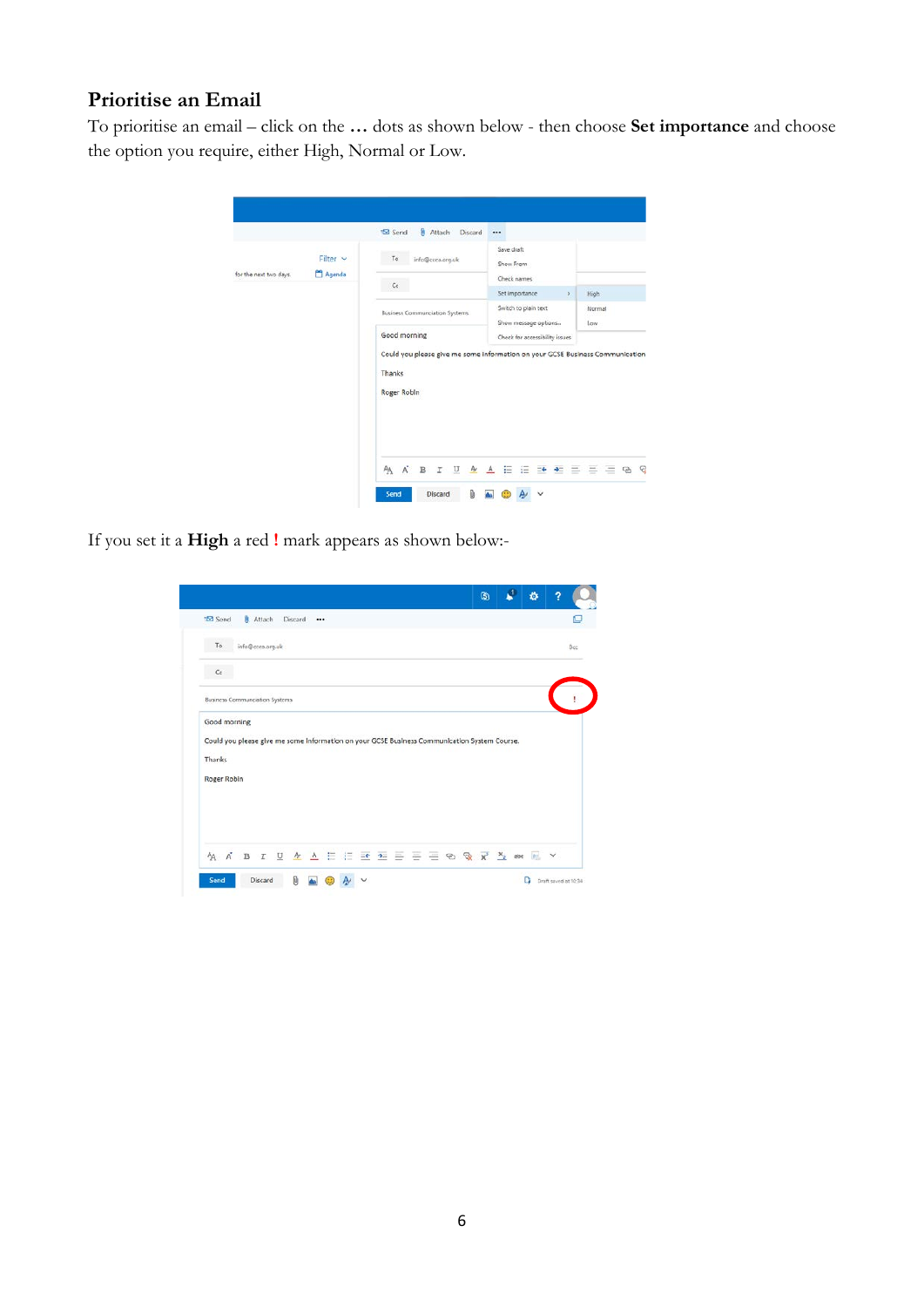<span id="page-7-0"></span>If you set it a **Normal** nothing happens. If you set it a **Low** a **downward arrow** appears as shown below:-

|                           | <b>B</b> Attach |                |                                                           |   |   |  |         |   |       |                     |  |                                                                                              |   |            |
|---------------------------|-----------------|----------------|-----------------------------------------------------------|---|---|--|---------|---|-------|---------------------|--|----------------------------------------------------------------------------------------------|---|------------|
|                           |                 | Discard        |                                                           |   |   |  |         |   |       |                     |  |                                                                                              |   |            |
|                           |                 |                |                                                           |   |   |  |         |   |       |                     |  |                                                                                              |   | <b>Rcc</b> |
|                           |                 |                |                                                           |   |   |  |         |   |       |                     |  |                                                                                              |   |            |
|                           |                 |                |                                                           |   |   |  |         |   |       |                     |  |                                                                                              |   |            |
| Roger Robin               |                 |                |                                                           |   |   |  |         |   |       |                     |  |                                                                                              |   |            |
| $\Lambda$<br>$\, {\bf B}$ | $\mathcal I$    | $\overline{u}$ | $A^2$ $A$                                                 | 旧 | 狂 |  | ※ ※ 三 三 | 注 | $-20$ | $X^2$ $X_2$ abe $A$ |  |                                                                                              | v |            |
|                           | Good morning    |                | info@ccea.org.uk<br><b>Business Communciation Systems</b> |   |   |  |         |   |       |                     |  | Could you please give me some information on your GCSE Business Communication System Course. |   |            |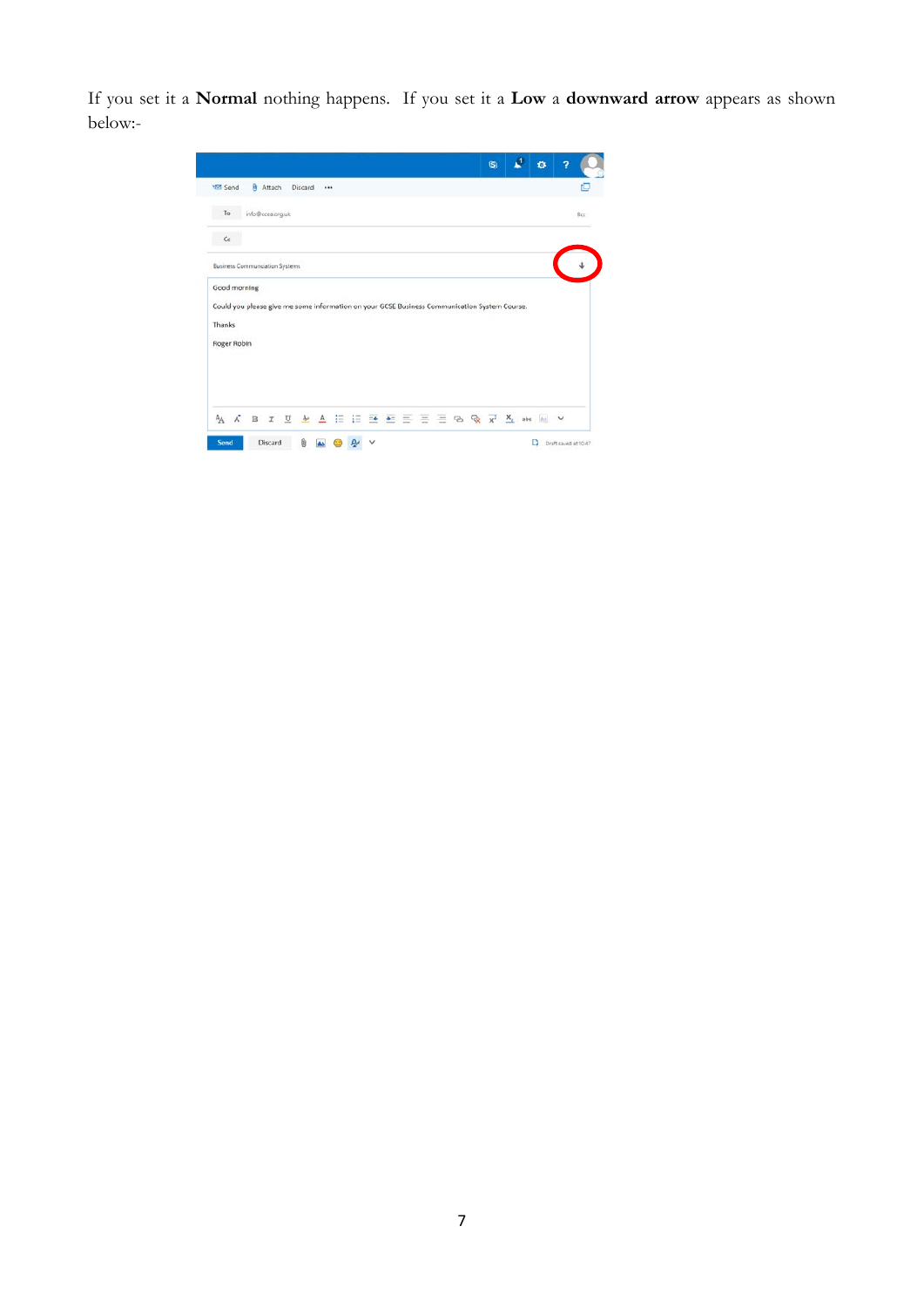#### **Add an attachment to an Email**

To add an attachment to an email – click on the attach button as shown in screen shot below:-



Now, choose the file from your documents that you wish to upload and click **OK**. You will now see that the document is attached. You can now send your email with the attached document included by clicking on the **Send** button, as shown below:-

|                                                                                                                                                                                                                |                 |                        |         |   |  |             |   | <b>G</b> 7<br>☆ | 人   |
|----------------------------------------------------------------------------------------------------------------------------------------------------------------------------------------------------------------|-----------------|------------------------|---------|---|--|-------------|---|-----------------|-----|
|                                                                                                                                                                                                                |                 |                        |         |   |  | $\circledS$ | Ö |                 |     |
| ₹⊠ Send                                                                                                                                                                                                        | <b>Q</b> Attach |                        | Discard |   |  |             |   |                 |     |
| To                                                                                                                                                                                                             |                 | info@ccea.org.uk x     |         |   |  |             |   |                 | Bcc |
| C <sub>C</sub>                                                                                                                                                                                                 |                 |                        |         |   |  |             |   |                 |     |
| informati                                                                                                                                                                                                      |                 |                        |         |   |  |             |   |                 | Ţ   |
|                                                                                                                                                                                                                | 857 KB          | communication draft.do |         | × |  |             |   |                 |     |
|                                                                                                                                                                                                                |                 |                        |         |   |  |             |   |                 |     |
|                                                                                                                                                                                                                |                 |                        |         |   |  |             |   |                 |     |
| Good morning<br>Could you please give me some more information on your GCSE Business Communication<br>course. I have attached some questions that i hope you can answer about this subject.<br>yours sincerely |                 |                        |         |   |  |             |   |                 |     |
| Roger Rabbit                                                                                                                                                                                                   |                 |                        |         |   |  |             |   |                 |     |
|                                                                                                                                                                                                                |                 |                        |         |   |  |             |   |                 |     |
|                                                                                                                                                                                                                |                 |                        |         |   |  |             |   |                 |     |
| $A_{A}$ $A^{*}$                                                                                                                                                                                                | $_{\rm B}$      |                        |         |   |  |             |   |                 |     |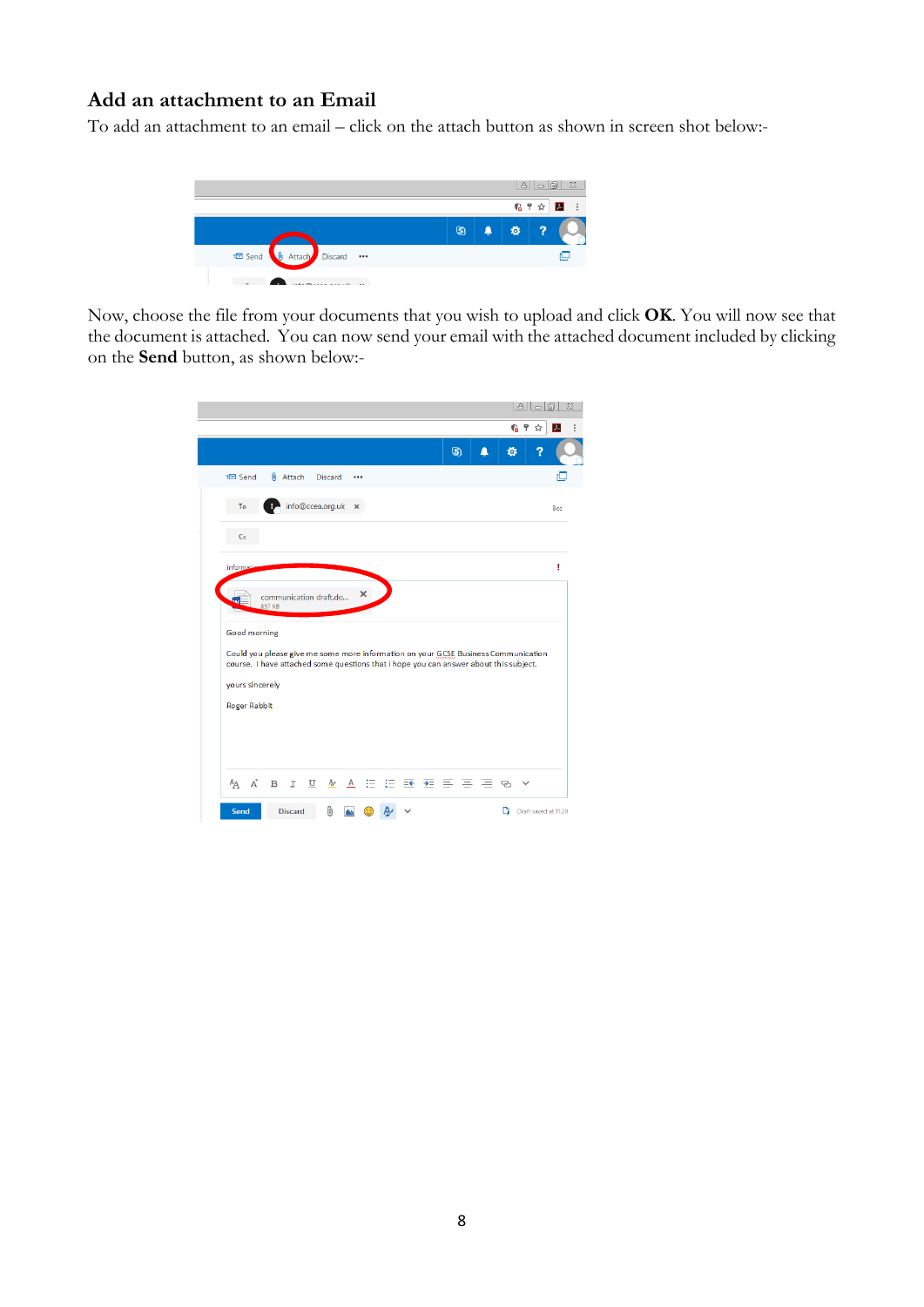## <span id="page-9-0"></span>**Understand the need for and use cc and bcc in an Email**

The screen below indicates that we have three options for sending the email to recipients:-

- 1. We can send it to the address in the **To** section
- 2. We can also send it as a **Cc** (carbon copy) to another email recipient to share the same email without having to repeat the email or as a record that we have sent an email to someone. All the recipients know that this email has been sent to this recipient.
- 3. We can also use the **Bcc** (blind carbon copy) this will send an email to someone else without disclosing their email address and the other recipients don't know that the email has been sent to this recipient.

|     | ₹29 Send <sup>0</sup> Attach Discard |
|-----|--------------------------------------|
| To  | $\blacksquare$<br>info@ccea.org.uk   |
| Cc  |                                      |
| Bcc |                                      |

## <span id="page-9-1"></span>**Understand the need for a distribution list/contact list; and use a distribution list/contact list**

A distribution list is a collection of email addresses that allow you to email multiple people at one time about a specific topic.

For example you might set up a distribution list / contact list containing all of your friends. When you want to send out an email to them all, instead of having to select every email address from your contact list you can just select the created distribution list instead.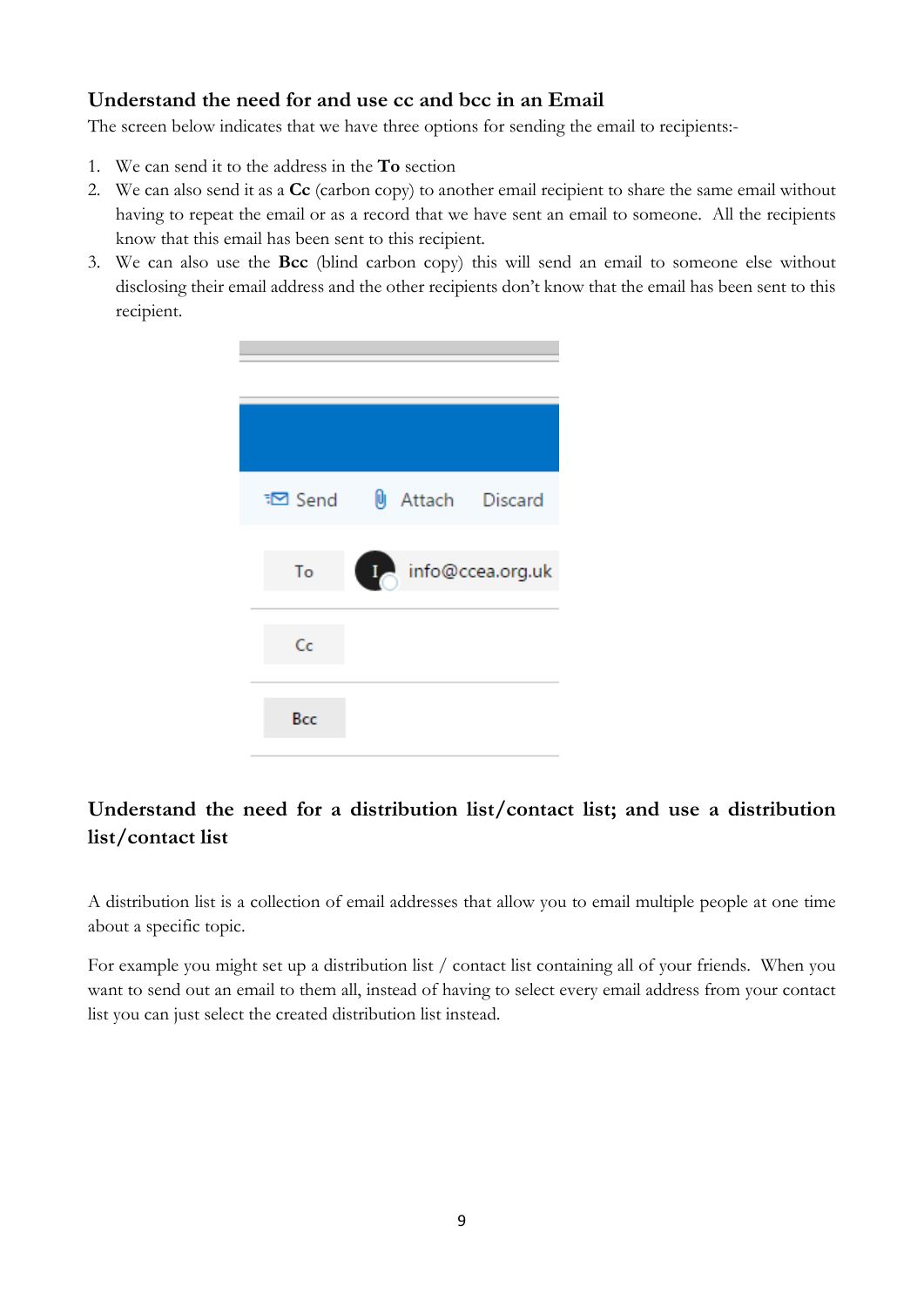## <span id="page-10-0"></span>**To create a distribution/contact list in Office 265**

At the bottom left of screen, click the **two people** as shown below:-

| 摄 | Office 365                                                                          |     | Outlook                                |          |
|---|-------------------------------------------------------------------------------------|-----|----------------------------------------|----------|
|   | Search Mail and People                                                              | ρ   | ⊕ New   ∨                              |          |
|   | $\vee$ Folders                                                                      | $+$ | Inbox                                  | Filter v |
|   | $\land$ Groups                                                                      |     | Next: No events for the next two days. | Agenda   |
|   |                                                                                     |     |                                        |          |
|   | Groups give teams a shared<br>space for email, documents,<br>and scheduling events. |     |                                        |          |
|   | Discover                                                                            |     |                                        |          |
|   |                                                                                     |     |                                        |          |
|   |                                                                                     |     |                                        |          |
|   |                                                                                     |     |                                        |          |
|   |                                                                                     |     |                                        |          |
|   |                                                                                     |     |                                        |          |
|   |                                                                                     |     |                                        |          |
|   |                                                                                     |     |                                        |          |
|   |                                                                                     |     |                                        |          |
|   |                                                                                     |     |                                        |          |
|   |                                                                                     |     |                                        |          |
|   |                                                                                     |     |                                        |          |
|   |                                                                                     |     |                                        |          |
|   |                                                                                     |     |                                        |          |
|   |                                                                                     |     |                                        |          |

Once you have clicked this a screen will appear as shown below:-

| 僵 | Office 365           | Outlook                |          |                                                              | (මු | đ.                     |          |
|---|----------------------|------------------------|----------|--------------------------------------------------------------|-----|------------------------|----------|
|   | Search People        | $\bigoplus$ New $\vee$ | Manage V | <b>Edit Favourites</b>                                       |     |                        |          |
|   |                      | Contact                |          |                                                              |     |                        | $\wedge$ |
|   | A Featured people    | Contact list           |          | frequently contact View the full list >                      |     |                        |          |
|   | Frequently contacted | Group                  |          | tions and updates for the people you interact with the most. |     | <b>+ Pin this view</b> |          |
|   | On your calendar     |                        |          |                                                              |     |                        |          |

Click on **New** – **Contact List** and the following screen will appear:-

| 冊 | Office 365                                      |   | Outlook   |                                          |                                  |                    |  |
|---|-------------------------------------------------|---|-----------|------------------------------------------|----------------------------------|--------------------|--|
|   | Search People                                   | Ю | ⊕ New   V | Manage V                                 | <b>H</b> Save<br><b>f</b> Cancel |                    |  |
|   | A Featured people<br>Frequently contacted       |   |           | People you f<br>See recent communication | List name                        | Notes <sup>:</sup> |  |
|   | On your calendar<br>Favourites<br>For follow-up |   | GP        | G Pickeri<br>Mr                          | Add members                      |                    |  |
|   | A Your contacts<br>Contacti                     |   |           | We couldn't fini                         |                                  |                    |  |
|   | > Directory                                     |   |           | Send a min                               |                                  |                    |  |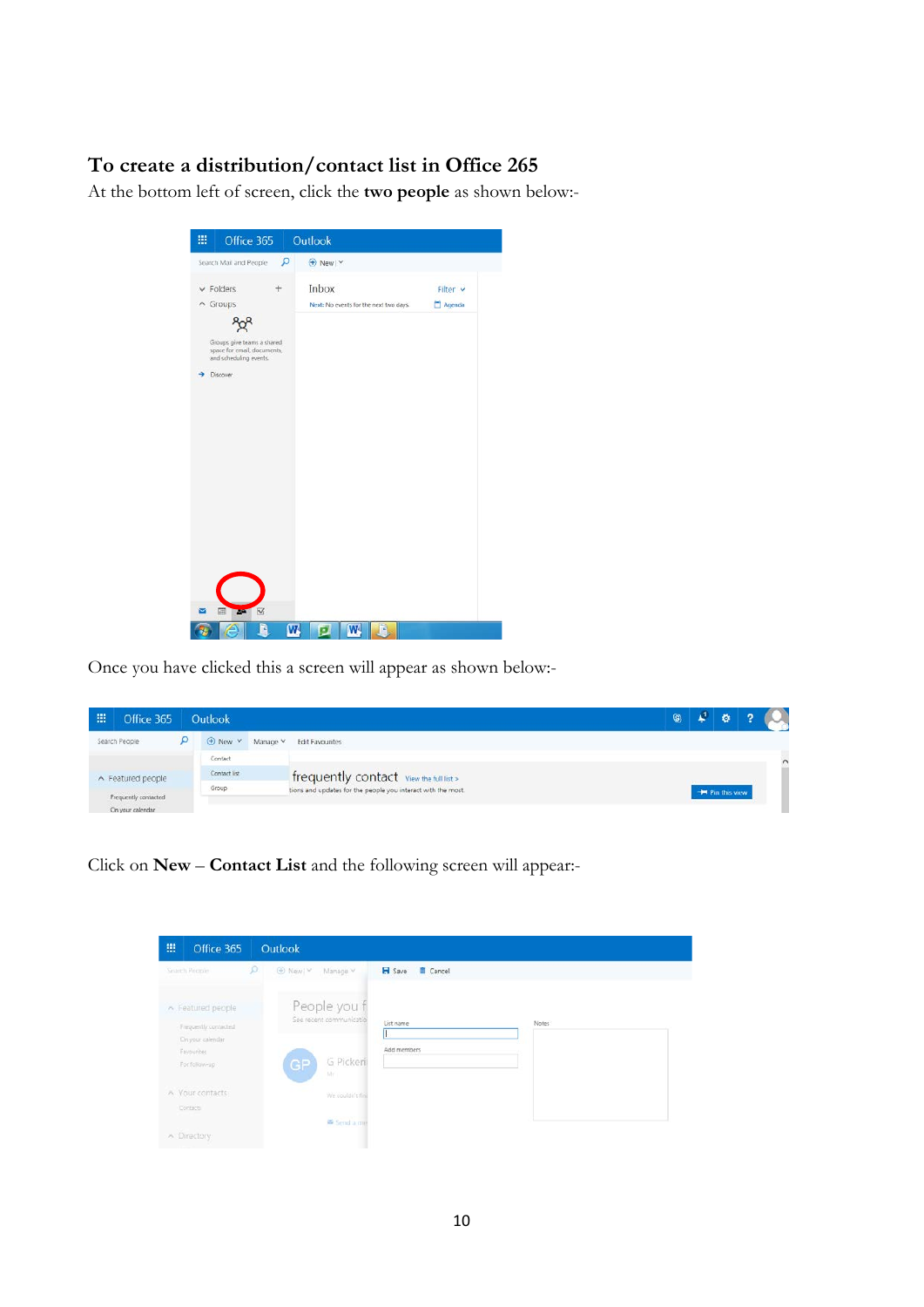Name the new list under **List Name**. Click **Add members** and click **Search Directory** and a list of name will appear, keep adding all the names you want in to contact list and the click **Save** as shown below:-

|                    | <b>H</b> Save 面 Cancel                                     |                           |              |  |
|--------------------|------------------------------------------------------------|---------------------------|--------------|--|
|                    |                                                            |                           |              |  |
|                    |                                                            |                           |              |  |
| List name          |                                                            |                           | <b>Notes</b> |  |
| <b>BCS Test</b>    |                                                            |                           |              |  |
| <b>Add members</b> |                                                            |                           |              |  |
|                    |                                                            |                           |              |  |
|                    |                                                            |                           |              |  |
|                    |                                                            |                           |              |  |
|                    | 3 newly added members                                      |                           |              |  |
|                    |                                                            |                           |              |  |
| IH.                | <b>ICT Hub test site</b><br>ICTHubtestsite@ennilive.onmicr | $\boldsymbol{\mathsf{x}}$ |              |  |
|                    |                                                            |                           |              |  |
| BA                 | <b>BTEC Applied</b>                                        | $\boldsymbol{\mathsf{x}}$ |              |  |
|                    | BTECApplied@ennilive.onmicro:                              |                           |              |  |